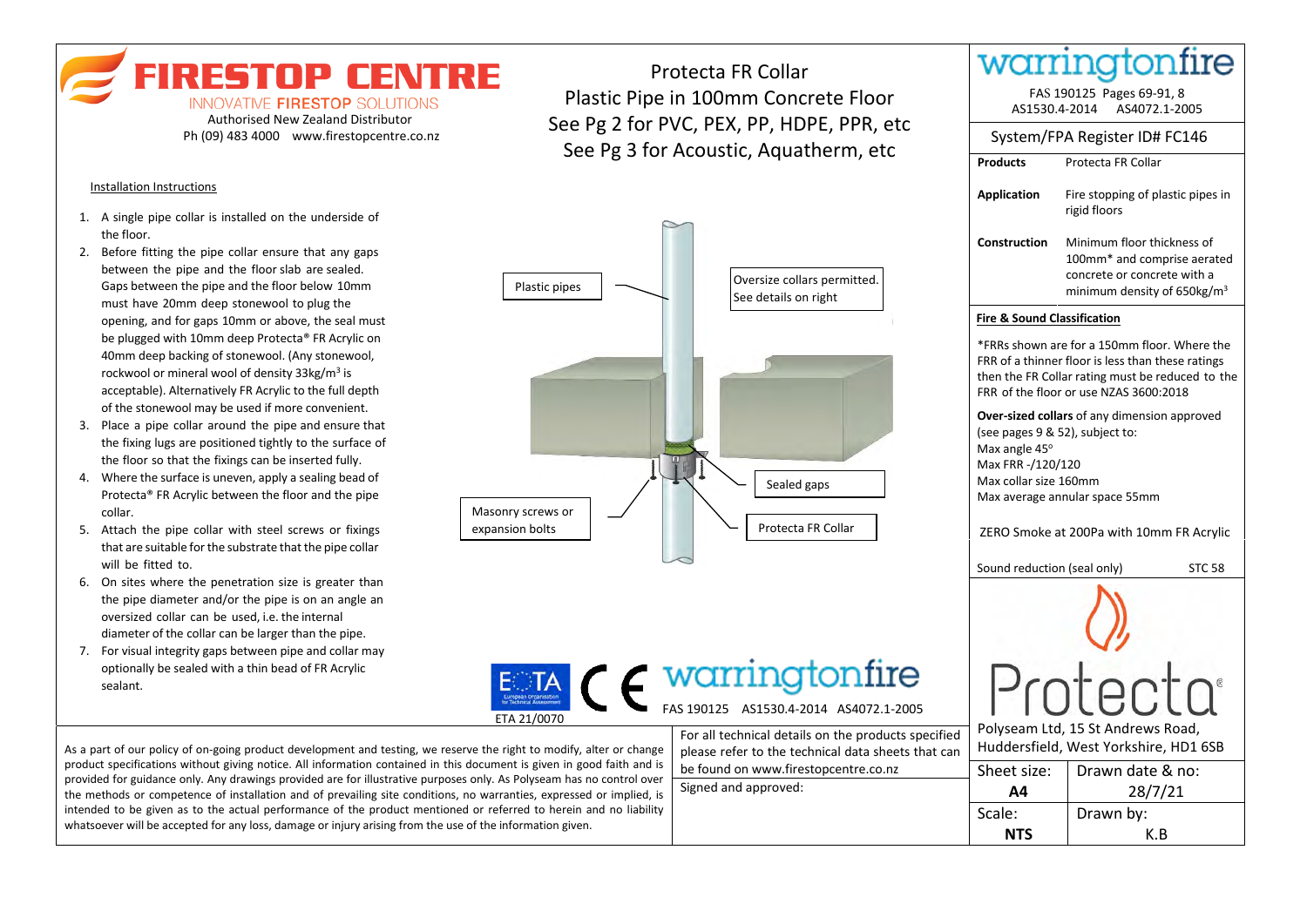### **FIRESTOP CENTRE**

**INNOVATIVE FIRESTOP SOLUTIONS** Authorised New Zealand Distributor Ph (09) 483 4000 www.firestopcentre.co.nz

### Protecta FR Collar Plastic Pipe in 100mm Concrete Floor Details for PVC, PEX, PP, HDPE, PPR, etc

|                                                         |                              |                      |                       | <b>Closed Systems Only</b> |                       |
|---------------------------------------------------------|------------------------------|----------------------|-----------------------|----------------------------|-----------------------|
| <b>Services</b>                                         | <b>Wall thickness</b>        | <b>Collar Height</b> | <b>Classification</b> | <b>Collar Height</b>       | <b>Classification</b> |
| PVC-U, PVC-C and similar                                |                              |                      |                       |                            |                       |
| Up to 50mm diam                                         | Up to 3.7mm                  | 30mm                 | FRR -/90/60           | 50mm                       | FRR -/120/120         |
| Up to 110mm diam                                        | Up to 6.6mm                  | 30mm                 | FRR -/60/60           | 50mm                       | FRR -/120/120         |
| Up to 160mm diam                                        | Up to 9.5mm                  |                      |                       | 50mm                       | FRR -/120/90          |
| $\mathbf{u}$<br>$\mathbf{H}$                            | $\mathbf{u}$<br>$\mathbf{u}$ | 60mm                 | FRR -/60/60           | 60 <sub>mm</sub>           | FRR -/120/120         |
| Up to 200mm diam                                        | Up to 11.9mm                 |                      |                       | 60mm                       | FRR -/120/60          |
| Up to 315mm diam                                        | Up to 12.1mm                 |                      |                       | 75mm                       | FRR -/60/60           |
| Up to 400mm diam                                        | Up to 15.3mm                 |                      |                       | 100mm                      | FRR -/60/60           |
| PE, PE-LD, PE-MD, PE-HD, PE-X, ABS, SAN+PVC and similar |                              |                      |                       |                            |                       |
| Up to 50mm diam                                         | Up to 4.6mm                  | 30mm                 | FRR -/60/60           | 50mm                       | FRR -/240/240         |
| $\mathbf{u}$<br>$\mathbf{u}$                            | Up to 3.0mm                  | 50mm                 | FRR -/240/240         |                            |                       |
| Up to 110mm diam                                        | Up to 10.0mm                 |                      |                       | 30mm                       | FRR -/60/60           |
| $\mathbf{u}$<br>$\mathbf{u}$                            | $\mathbf{u}$<br>$\mathbf{u}$ | 50mm                 | FRR -/60/60           | 50mm                       | FRR -/120/120         |
| Up to 160mm diam                                        | Up to 14.6mm                 | 60mm                 | FRR -/60/60           | 50mm                       | FRR -/120/120         |
| Up to 200mm diam                                        | Up to 18.2mm                 |                      |                       | 60 <sub>mm</sub>           | FRR -/240/120         |
| Up to 315mm diam                                        | Up to 18.7mm                 |                      |                       | 75mm                       | FRR -/240/240         |
| Up to 400mm diam                                        | Up to 36.3mm                 |                      |                       | 100mm                      | FRR -/90/90           |
| PP, PP-MV, PP-H, PP-R and similar                       |                              |                      |                       |                            |                       |
| Up to 50mm diam                                         | Up to 4.6mm                  | 30mm                 | FRR -/120/120         |                            |                       |
| Up to 110mm diam                                        | Up to 6.6mm                  | 50mm                 | FRR -/60/60           | 30mm                       | FRR -/120/120         |
| $\mathbf{u}$<br>$\mathbf{u}$                            | Up to 10.1mm                 |                      |                       | 50 <sub>mm</sub>           | FRR -/60/60           |
| Up to 160mm diam                                        | Up to 14.6mm                 | 60mm                 | FRR -/60/60           | 60 <sub>mm</sub>           | FRR -/120/120         |
| Up to 200mm diam                                        | Up to 18.2mm                 |                      |                       | 60 <sub>mm</sub>           | FRR -/120/120         |
| Up to 315mm diam                                        | Up to 22.7mm                 |                      |                       | 75mm                       | FRR -/60/60           |
| Up to 400mm diam                                        | Up to 22.7mm                 |                      |                       | 100mm                      | FRR -/30/30           |

warringtonfire FAS 190125 Pages 69-91, 8 AS1530.4-2014 AS4072.1-2005

| System/FPA Register ID# FC146                                                                                                                                                                                          |                                                                                                                                                                                                 |  |  |
|------------------------------------------------------------------------------------------------------------------------------------------------------------------------------------------------------------------------|-------------------------------------------------------------------------------------------------------------------------------------------------------------------------------------------------|--|--|
| <b>Products</b>                                                                                                                                                                                                        | Protecta FR Collar                                                                                                                                                                              |  |  |
| <b>Application</b>                                                                                                                                                                                                     | Fire stopping of plastic pipes in<br>rigid floors                                                                                                                                               |  |  |
| Construction                                                                                                                                                                                                           | Minimum floor thickness of<br>100mm* and comprise aerated<br>concrete or concrete with a<br>minimum density of 650kg/m <sup>3</sup>                                                             |  |  |
| <b>Fire &amp; Sound Classification</b>                                                                                                                                                                                 |                                                                                                                                                                                                 |  |  |
|                                                                                                                                                                                                                        | *FRRs shown are for a 150mm floor. Where the<br>FRR of a thinner floor is less than these ratings<br>then the FR Collar rating must be reduced to the<br>FRR of the floor or use NZAS 3600:2018 |  |  |
| Over-sized collars of any dimension approved<br>(see page 9), subject to:<br>Max angle 45°<br>Max FRR -/120/120<br>Max collar size 160mm<br>Max average annular space 55mm<br>ZERO Smoke at 200Pa with 10mm FR Acrylic |                                                                                                                                                                                                 |  |  |
| <b>STC 58</b><br>Sound reduction (seal only)                                                                                                                                                                           |                                                                                                                                                                                                 |  |  |
|                                                                                                                                                                                                                        | Protecto <sup>®</sup>                                                                                                                                                                           |  |  |
| Polyseam Ltd, 15 St Andrews Road,<br>Huddersfield, West Yorkshire, HD1 6SB                                                                                                                                             |                                                                                                                                                                                                 |  |  |
| Sheet size:<br>Α4                                                                                                                                                                                                      | Drawn date & no:<br>28/7/21                                                                                                                                                                     |  |  |
| Scale:                                                                                                                                                                                                                 | Drawn by:                                                                                                                                                                                       |  |  |
| <b>NTS</b>                                                                                                                                                                                                             | K.B                                                                                                                                                                                             |  |  |

As a part of our policy of on-going product development and testing, we reserve the right to modify, alter or change product specifications without giving notice. All information contained in this document is given in good faith and is provided for guidance only. Any drawings provided are for illustrative purposes only. As Polyseam has no control over the methods or competence of installation and of prevailing site conditions, no warranties, expressed or implied, is intended to be given as to the actual performance of the product mentioned or referred to herein and no liability whatsoever will be accepted for any loss, damage or injury arising from the use of the information given.

For all technical details on the products specified please refer to the technical data sheets that can be found on www.firestopcentre.co.nz Signed and approved: